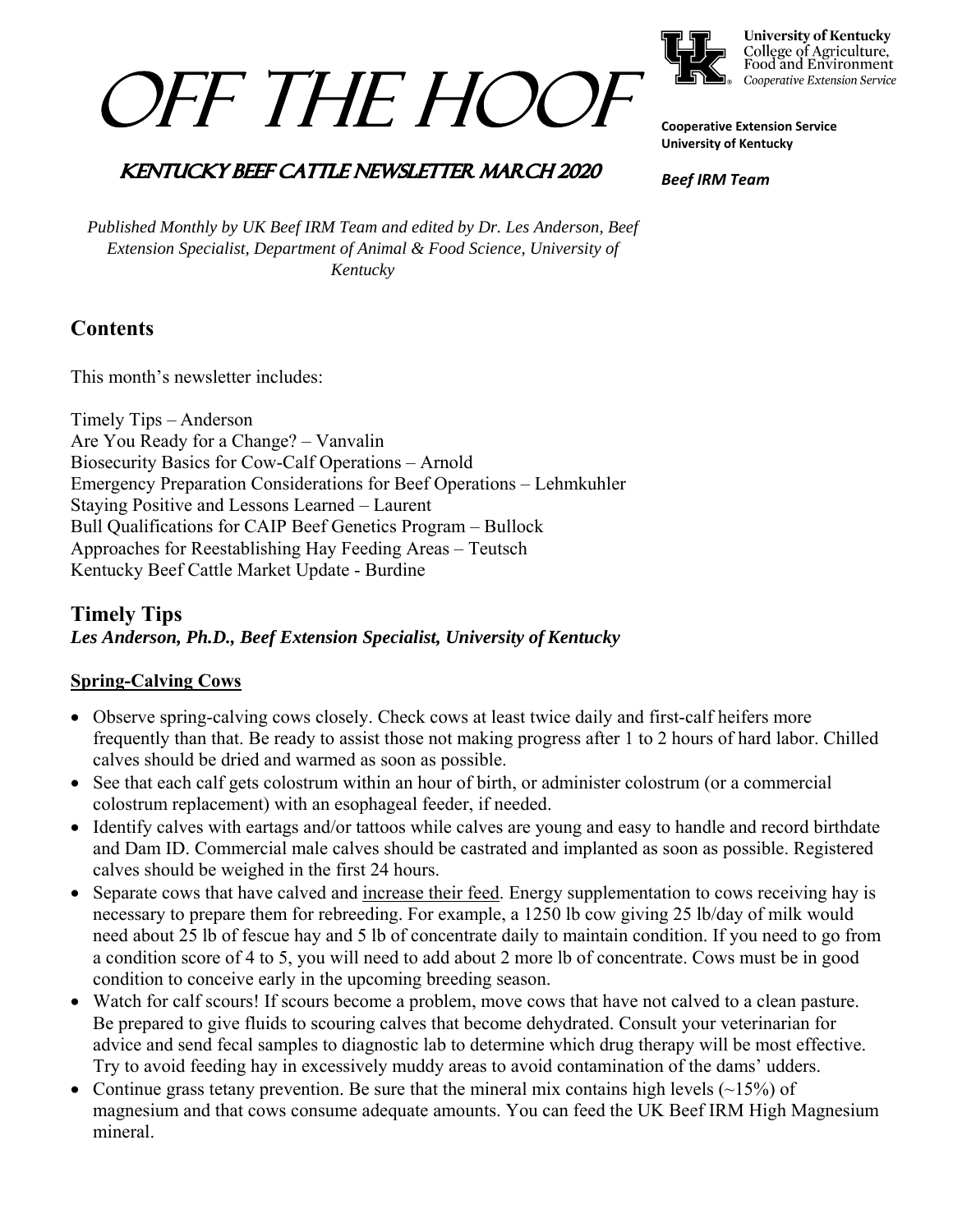- Plan to vaccinate calves for clostridial diseases (Blackleg, Malignant Edema) as soon as possible. You might choose to do this at the prebreeding working in late April or early May.
- Obtain yearling measurements on bulls and heifers this month (weight, height, pelvic area, scrotal circumference, ultrasound data, etc.) if needed for special sales. Heifers should be on target to be cycling by the start of the breeding season.
- Prepare bulls for the breeding season. Increase feed if necessary to have bulls in adequate condition for breeding. Obtain Breeding Soundness Evaluation (BSE) on bulls, even if they were checked last breeding season.
- Finalize plans for your spring breeding program. Purchase new bulls at least 30 days before the breeding. Order semen now, if using artificial insemination.

## **Fall-Calving Cows**

- Bull(s) should be away from the cows now!
- Plan to pregnancy check cows soon. You can also blood test for pregnancy as early as 30 days after bull removal.
- Creep feed calves with grain, by-products or high quality forage. Calves will not make satisfactory gains on the dam's milk alone after about 4 mos. of age – since there isn't much pasture in March, fall calves need supplemental nutrition. Consider creep grazing on wheat pasture, if available. Calves can also be early-weaned. Be sure that feed bunks are low enough that calves can eat with the cows.
- Calves intended for feeders should be implanted.
- Consider adding weight and selling your fall calves as "heavy" feeder calves. Keep them gaining!

## **General**

- Repair fences, equipment and handling facilities.
- If you have a dry, sunny day, use chain-link harrow to spread manure in areas where cattle have overwintered. This may be done in conjunction with renovation.
- Renovation and fertilization of pastures should be completed.
- Start thistle control. They can be a severe problem in Kentucky pastures. Chemical control must be done early to be effective.
- Watch for lice and treat if needed.

## **Are You Ready for a Change?**

## *Katie VanValin, PhD, Beef Extension Specialist, University of Kentucky*

I want to preface this article with saying the purpose is to invoke thought and give some helpful tips and resources. The purpose is not to cause fear or anxiety, in fact just the opposite.

The recent weeks have been filled with great turmoil, including devastating tornadoes impacting the Kentucky and Tennessee region, and anxieties about the spread of COVID-19, that have led to uncertainty in the markets. We at the University of Kentucky have been asked to reflect on and reevaluate when necessary, how we prefill the land grant missions of teaching, research, and extension. This started me thinking this week about our cattle industry, are we prepared to implement change if we are faced with hard times?

Several different circumstances could impact how our industry operates and the way we prepare for and respond to each of these circumstances may look a little different. With that said having a plan in place for the "what if…" can help to ease the immediate aftermath to a natural disaster or disease outbreak impacting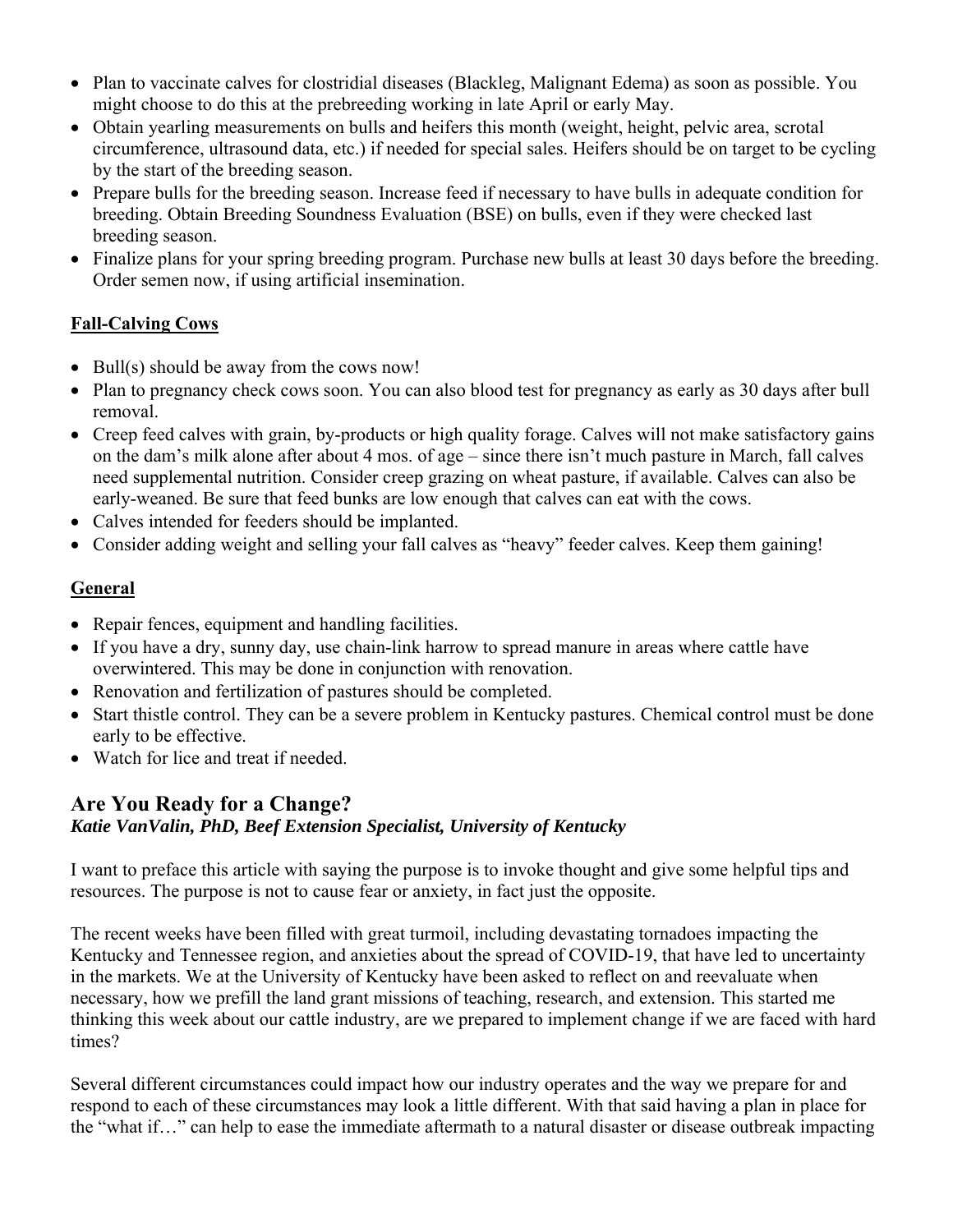humans and/or livestock.

It is important to ensure that everyone on a given operation is cross-trained to perform all duties especially those involving animal care. Do you know that saying "we are only as strong as our weakest link"? The time to strengthen that link is not after an emergency or disaster has taken place. Have a plan in place so that if one member of the operation was unable to provide affective animal care, that the quality of animal husbandry would not diminish. For some operations this might mean reaching out to close neighbors and being ready to lend a helping hand if need be.

In the event of an animal disease outbreak, it is a very real possibility that we would be looking at a hold in place order, meaning that animal transport would be halted immediately. Do you have adequate feed inventory on hand to maintain your herd for 15-30 days? Keep in mind that disruptions to the transport and marketing system could always last longer than this but having this buffer in place would allow you time for a plan for continuation to be adapted.

Unfortunately, many of our producers are not strangers to damage from severe thunderstorms, tornadoes, flooding, and drought (sometimes all in one season). It is important to have an organized plan on how to deal with each of these events. This would include moving animals out of flood prone areas when conditions exist for flooding, as well as having a plan in place if access to a particular farm or pasture was limited in the event of a flood. In the response to events such as severe thunderstorms and tornadoes where perimeter fencing may become compromised it is important to have a plan in place to be able to quickly contain livestock still on the property. Individual animal identification practices such as tattoos, freeze branding, and ear tags, are an important step that can be taken prior to a natural disaster that can aide in the immediate aftermath of a natural disaster.

Another thing to think about is access to your farm. In the event of an animal disease outbreak we would likely be looking at limiting access to your farm. Do you have space available to quarantine new animals coming to your operation and/or ill animals for 30 days? Do you have a location that trucks, and trailers can access the farm for transport of animals, and delivery of feed that is not directly accessible to livestock? On the flips side, in the event of a natural disaster accessibility is a key part of response. Can emergency response personnel easily and safely access your property? Is there more than one access point available, if flooding or fallen debris is present?

Each operation should take the time to develop a personal emergency plan, which would outline emergency contact information for immediate family members, close neighbors, local veterinarians, and local emergency management personnel. This plan should also outline basic details about the operation including the approximate number of animals on the property (as we know this can ebb and flow), feed stuffs available on site, and potentially location of utilities, and pesticides (or other hazardous chemicals).

Again, I hope that this article will give you things to think about to aide in the preparation for an emergency or disaster by lessening the immediate impacts, through the development of preventative measures.

Emergency response of any kind starts at the local level, so I encourage you to work with your neighbors, county extension agents, and local emergency management personnel when putting plans in place for an emergency response. The agriculture community is one of the most resourceful and resilient group of people I can think of. I encourage us all to work together when emergencies and disasters arise. It is important to remember that these situations can evolve quickly…If you had asked any UK basketball fan two weeks ago if they thought their season would be over today, they would have likely told you NO WAY.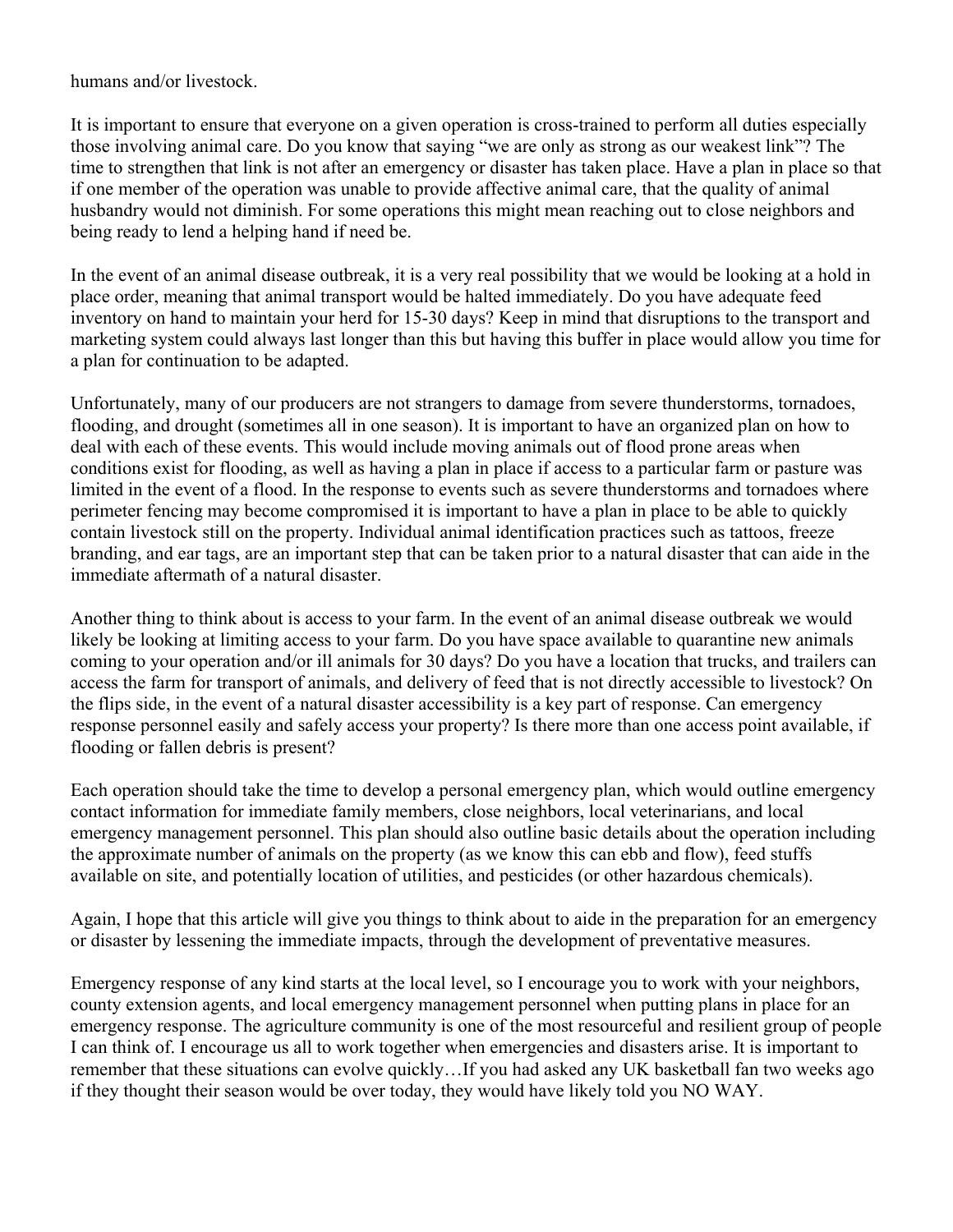Lastly, remember that the time to prepare is not in the midst of or during the immediate aftermath of an emergency or disaster, so take simple steps now that can make the difficult times a little less difficult.

## **Biosecurity Basics for Cow-Calf Operations**  *Dr. Michelle Arnold, UK Veterinary Diagnostic Laboratory*

With Coronavirus in the headlines, this is an excellent time to review what biosecurity is and why it is important in cattle operations. "Infectious agents" that cause disease, whether they are viruses, bacteria, or parasites, are spread primarily through physical contact, inhalation of aerosolized droplets, or they can be consumed in contaminated feed or water. These organisms can be carried into the environment by other infected animals, including wildlife or vermin, by insect vectors, or they can be found on dirty clothing, boots, vehicles, or equipment. "Biosecurity" simply means reducing the risk of disease by minimizing exposure to infectious agents. Biosecurity measures are not limited to keeping disease-causing organisms off the farm but also preventing disease from exposure to organisms already on the farm.



Figure 1: Calf with "joint ill" affecting the right front carpus (knee). *Bacteria from the bloodstream localize in the joints and cause arthritis. This condition often occurs in calves born in unsanitary conditions with delayed or inadequate colostrum intake.* 

Every year, the UKVDL receives submissions of calves that died suddenly in the first week of life, usually with few or no symptoms. Often the owner will describe the situation this way: "calves will nurse, be 2-3 days old and found dead" or "calf was 3-5 days old, lying around more than normal and nursing very little, found dead the next day". At necropsy (an animal "autopsy"), the pathologist will find no milk within the calf's digestive tract. Further laboratory testing will find bacteria can be grown (cultured) from several organs such as liver, kidney and lung. These deaths are diagnosed as "septicemia" which means the calf died from an infection in the blood (usually a Gram negative bacteria such as *E. coli* along with the "toxins" or poisons the bacteria produce) that damages all the major organs of a calf, resulting in death. Affected calves respond poorly to antibiotic treatment and those that

survive often develop one or more swollen joints (Figure 1). These calves are also at greater risk for developing diseases such as diarrhea, pneumonia, and meningitis. Most grow poorly and die prior to or at weaning. The big question is always "why did this happen?".

Septicemia in calves is most often the result of a bacterial infection acquired around the time of birth. The bacteria may enter the newborn through several routes including the navel (umbilical stump), through the mouth or nose, or through an open wound. Calves born in dirty, muddy, manure-covered areas such as around hay rings or in a run-in shed have a wet, exposed umbilicus (navel cord) lying in contact with massive numbers of bacteria as soon as they hit the ground. Once the calf gets up, mud or manure-covered teats provide the next opportunity for bacteria to enter the neonatal calf. Most septicemic calves also had inadequate colostrum intake, either because the dam did not produce enough good quality colostrum or the calf was unable to suckle enough to provide protective immunity. In either case, this situation is called "failure of passive transfer of antibodies" or "FPT". The calf may be born weak and does not get up quickly or nurse aggressively, however, FPT may also be due to bad teat conformation and the calf simply could not latch on or reach them. Even with adequate colostrum, the immune system can be overwhelmed by the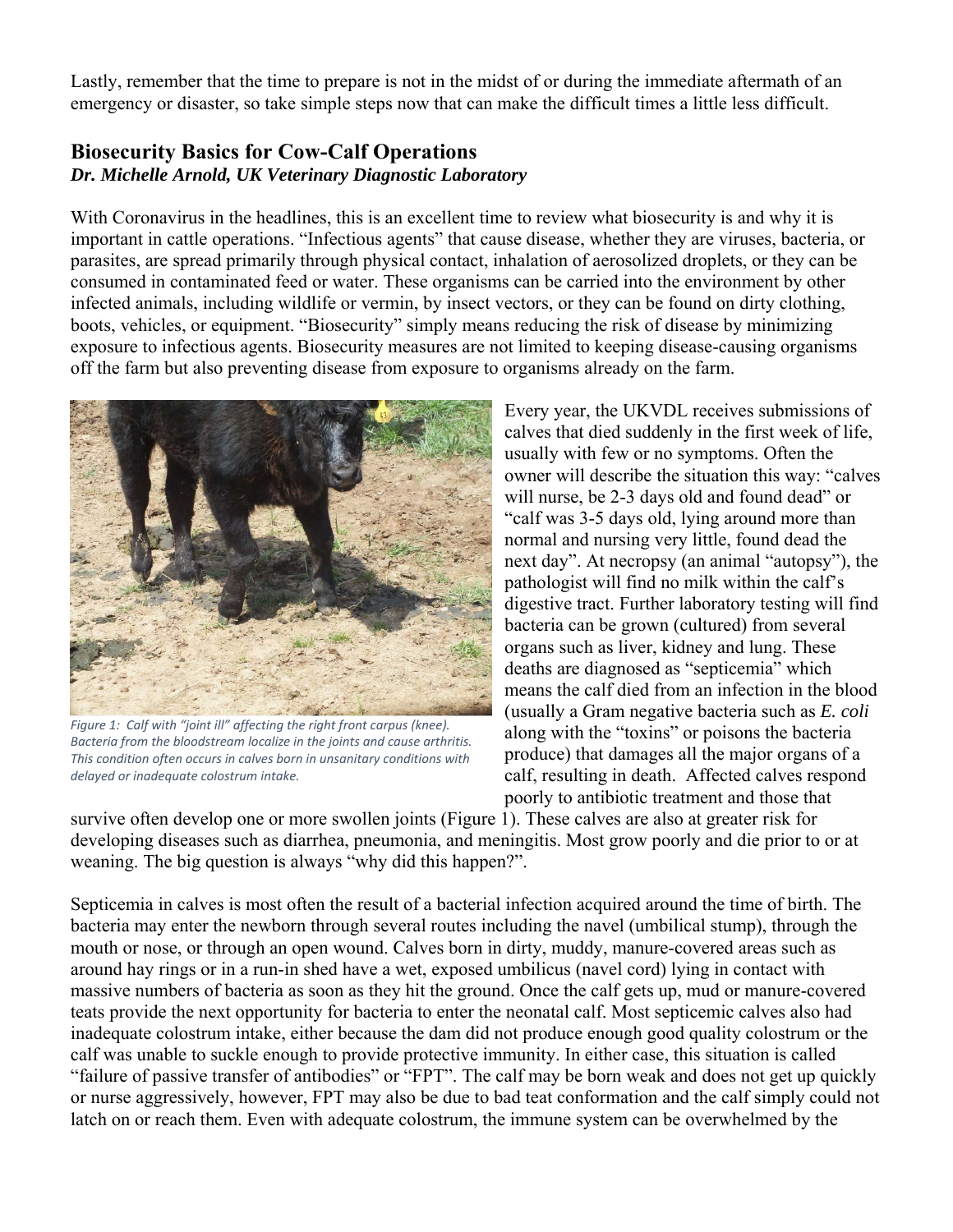sheer numbers of bacteria, viruses and parasites in the environment. Newborns produce little gastric acid during the first week of life which makes them especially vulnerable to infections that enter through the mouth to the digestive system. Other factors that impair calf immunity include lack of calories (dam provides little or no milk), selenium and copper deficiencies present at birth, and lack of protection from harsh weather.

Preventing septicemia and other neonatal calf diseases like scours begins long before birth of the calf. Excellent cow nutrition during and after gestation, a quick calving process, and biosecurity management factors to decrease environmental contamination all contribute to a successful start. The dams' diet must provide adequate energy, protein and trace minerals to meet her needs during gestation and lactation, especially during cold or wet winter weather. Remember up to 80% of fetal growth occurs in the last 50 days of gestation and cows are also producing colostrum during the final 4-6 weeks of pregnancy. New research has identified the role of "fetal programming" of the immune system during pregnancy as a major factor affecting calf vitality after birth. In fact, the latest research has proven there is no safe time during gestation to "short" a cow of her nutrient needs (including trace minerals) that will not negatively impact the health of her unborn calf. A nutritionally-deprived cow will also produce poor quality and quantity of colostrum, have less energy to deliver her calf quickly, and she can lose a substantial amount of weight during her lactation. Calves born to energy deficient dams will have less of the brown fat needed for energy to stand and nurse. Poor sanitation, cold, wet weather and overcrowding in calving areas also contribute to a higher risk of disease. Checking on cows and heifers close to calving allows early detection of difficulty and intervention if needed during calving. If a cow or heifer is in active labor for 1-1.5 hours and making no progress, calving intervention is indicated. Assist with calving as early as possible, especially with heifers. Make sure calves start nursing after calving, keeping in mind that calves should stand within 30 minutes of delivery and nurse within 30 minutes of standing. If in doubt that the calf will be able to stand and nurse within an hour, the producer must take over to ensure the calf is warm and then use a good quality colostrum replacer to feed the calf at least 2 quarts during the first 6 hours of life (the earlier, the better).

Once the calf has received colostrum, biosecurity measures still come into play to prevent the pathogens ("bad bugs") in the environment from overwhelming the calf's immune system. Numbers of bacteria and other pathogens will build up exponentially in the environment as the calving season progresses. If clean pasture is available, pregnant cows close to calving should be rotated to the clean pastures while cow-calf pairs remain on the current pasture. If calving in a barn or shed, the calving pen should be kept clean and dry with frequent changes of bedding to remove the build-up of organisms. Make every effort to get the cow and newborn calf out of the barn quickly to lessen the chances of infection. Even the best calving management practices will have no effect if the first thing a calf ingests is manure from the calving area. If cows are dragging their teats through mud and manure to reach feeding areas, move to a new area with good drainage to feed. In addition, make plans now to install a heavy use feeding pad before next winter to prevent walking through deep mud. For guidance, consult the UK Extension Fact Sheet AEN-115 "Appropriate All Weather Surfaces for Livestock" at

http://www2.ca.uky.edu/agcomm/pubs/AEN/AEN115/AEN115.pdf and other publications by Dr. Steve Higgins and the Agriculture Engineering faculty for installation instructions on various types of feeding structures.

The other focus of biosecurity, keeping infectious agents off the farm, is very often overlooked or ignored by cattle producers. Purchasing animals, cows or calves, and bringing them home to the farm is likely the single most dangerous time for introduction of new diseases into a herd. Even show animals returning to the farm from events should be isolated to prevent introduction of disease when they re-enter the herd. Any newly purchased animals should be isolated either off the farm or in a well-segregated area for at least 2 weeks (3-4 weeks is better) and observed for any signs of illness. During the period of isolation, a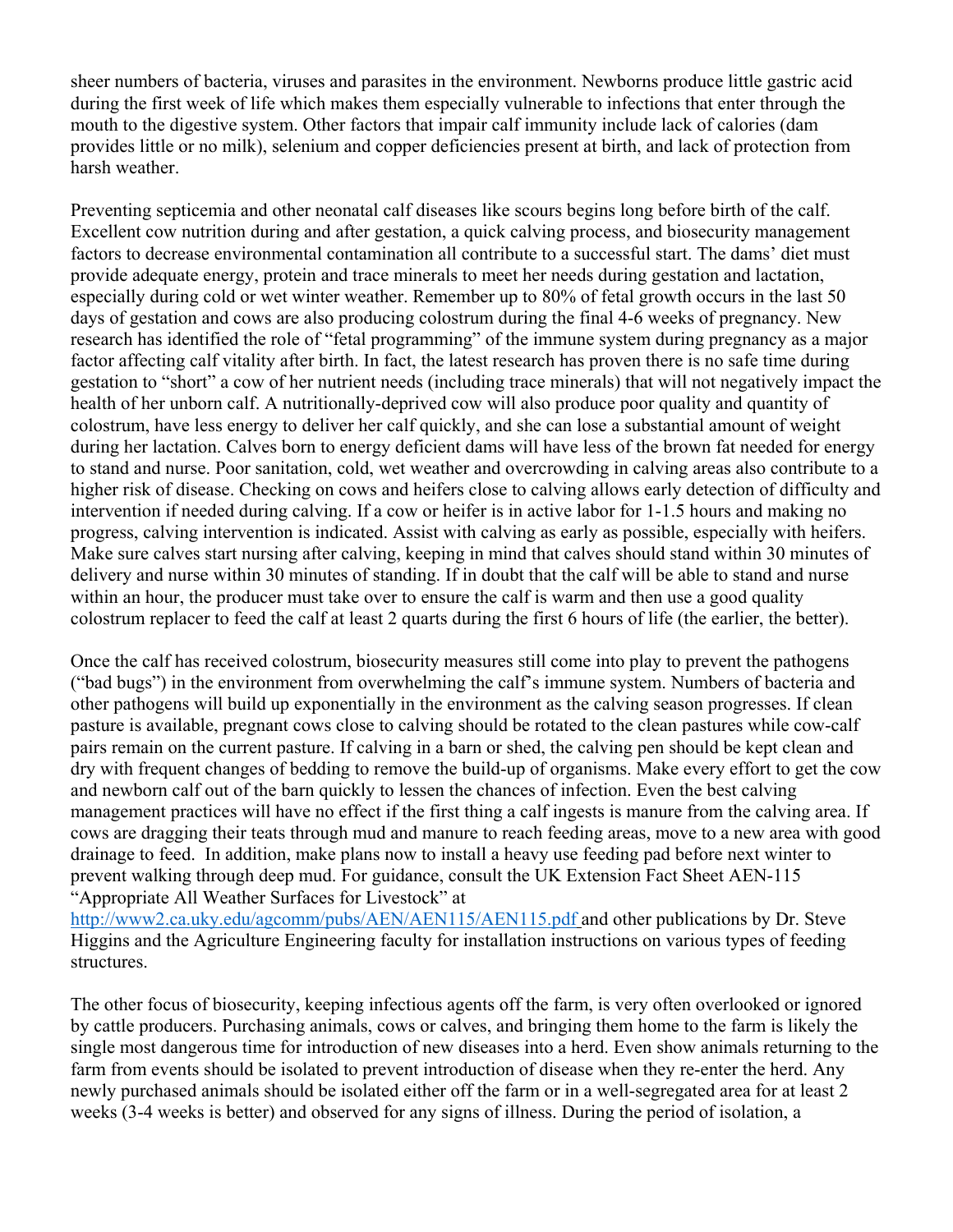veterinarian should be consulted to appropriately test and vaccinate new arrivals. The best practice is to purchase animals from herds of known health status that will provide a vaccination and health history. Introduction of an animal with a disease such as Johne's or a BVD persistently infected (PI) animal could have devastating, long-term effects on the health of the cow herd.

Questions often arise about how to effectively clean surfaces to remove infectious organisms. Cleaning and disinfection are two distinct processes. Cleaning should be done first by scrubbing surfaces with soapy water to remove organic matter including dust, dirt and manure. Power washing, while effective at removing debris, is usually discouraged because bacteria and viruses can be aerosolized and easily inhaled when using a pressure washer. After scrubbing, rinse with water and allow the area to drain and air dry. Once dry, the area should be soaked with a disinfectant. Different chemicals will kill different bugs and each chemical requires a certain minimum amount of "contact time" to be effective (see box: selecting a disinfectant). Smooth, non-porous surfaces are easiest to disinfect while wood and porous concrete are more difficult. Dirt cannot be disinfected but it can be cleaned of all bedding and allowed to dry, especially with the aid of sunlight. It is important to remember that there are several "zoonotic" organisms which cause disease in humans but come from animals. The most common zoonotic agents passed from livestock

Selecting a disinfectant: (From: Ontario Veterinary College\*)

Disinfectants will not work well unless organic material is removed, the detergent flushed well and the premises dry. After that, the main considerations are environmental hazard, the agent to be killed and availability. Make absolutely sure that you read the directions well for preparation and use and acquaint yourself with the efficacy of the various compounds against bacteria and their spores, viruses, fungi and parasites and their eggs. Many of the compounds do not work well in the presence of any organic material (e.g. manure) and require prolonged contact time to be totally efficacious. A short description on the uses of common disinfectants follows.

Phenols: These are commonly found in household disinfectants (e.g. Lysol) and often have a pungent smell. They are effective against a broad range of bacteria, particularly gram-positive bacteria but not against bacterial spores (e.g. Clostridial diseases, Anthrax), as well as some viruses. They are also corrosive and irritating to skin.

Quaternary Ammonium Compounds (QUATS): They have a broad spectrum of activity against gram + and gram ‐ bacteria and enveloped viruses. Not effective against Mycobacterium sp. (e.g. Johne's disease), bacterial spores, fungi and non‐enveloped viruses. They are useful in general disinfecting and cleaning, even in the presence of trace organic debris. They are often the disinfectant of choice since they are effective and non‐ toxic. Some individuals may develop contact dermatitis with repeated exposure.

Alcohols: This is usually ethyl alcohol or isopropyl alcohol. They are effective against a wide range of organisms but not bacterial spores or some non‐enveloped viruses. The concentration must be high to be effective (60-90%). Repeated use on rubber equipment can cause damage, they are irritating to the skin with prolonged use and are expensive to use for cleaning of large surfaces.

Hypochlorites (Chlorine): e.g. Bleach is sodium hypochlorite. It is very effective against many bacteria and viruses but inactivated in the presence of organic material and not effective against bacterial spores. Ammonia (animal urine) will also inactivate. Sodium and calcium hypochlorites are effective but corrosive. It is useful for disinfecting metal equipment. 1 part 6% bleach to 2 parts water makes an effective solution of 2% bleach.

Iodine and Iodine Based Disinfectants: Aqueous (Lugol's) and alcoholic iodine (tincture) are often used as antiseptics on wounds. Iodophors (iodine + carrier) release iodine in an acid medium and are effective in the presence of trace organic material against bacteria and viruses. They can be used as skin disinfectants or for general disinfection and cleaning.

Hydrogen Peroxide (30%): A stabilized peroxide makes an excellent disinfectant for surfaces and works against almost all pathogens including enveloped and non-enveloped viruses, bacteria, fungi and some activity against bacterial spores. These products may be blended with QUATS, peracetic acid and iodophors.

 Chlorhexadine: Used as skin cleaners in low concentrations but less so against coliforms and viruses. It can be used for cold sterilization of surgical instruments if they are rinsed clean first. It does not work well in presence of organic material.

manure to people include *Salmonella*, Cryptosporidia, *Campylobacter* and *E. coli*. Washing hands thoroughly, especially prior to eating, will go a long way towards prevention of these problems in humans. There will always be exposure to infectious agents, despite the best farm biosecurity measures. However, keeping the level of environmental contamination minimized and not introducing new pathogens into the herd by observing a period of isolation for new arrivals are two tried and true methods to decrease disease occurrence. The immune system of cattle is well-designed to intercept infectious agents and neutralize their effects as long as immune cells are functioning correctly and the number of infectious organisms is kept in check so that transmission is unlikely. With newborn calves, survival does not simply depend on colostrum intake but also on the development of the immune system during gestation or "fetal programming" that plays an important role in overall calf vitality. In short, prevention of disease is far more than vaccine and deworming protocols; it is largely influenced by the day-to-day management practices instituted year round on the farm.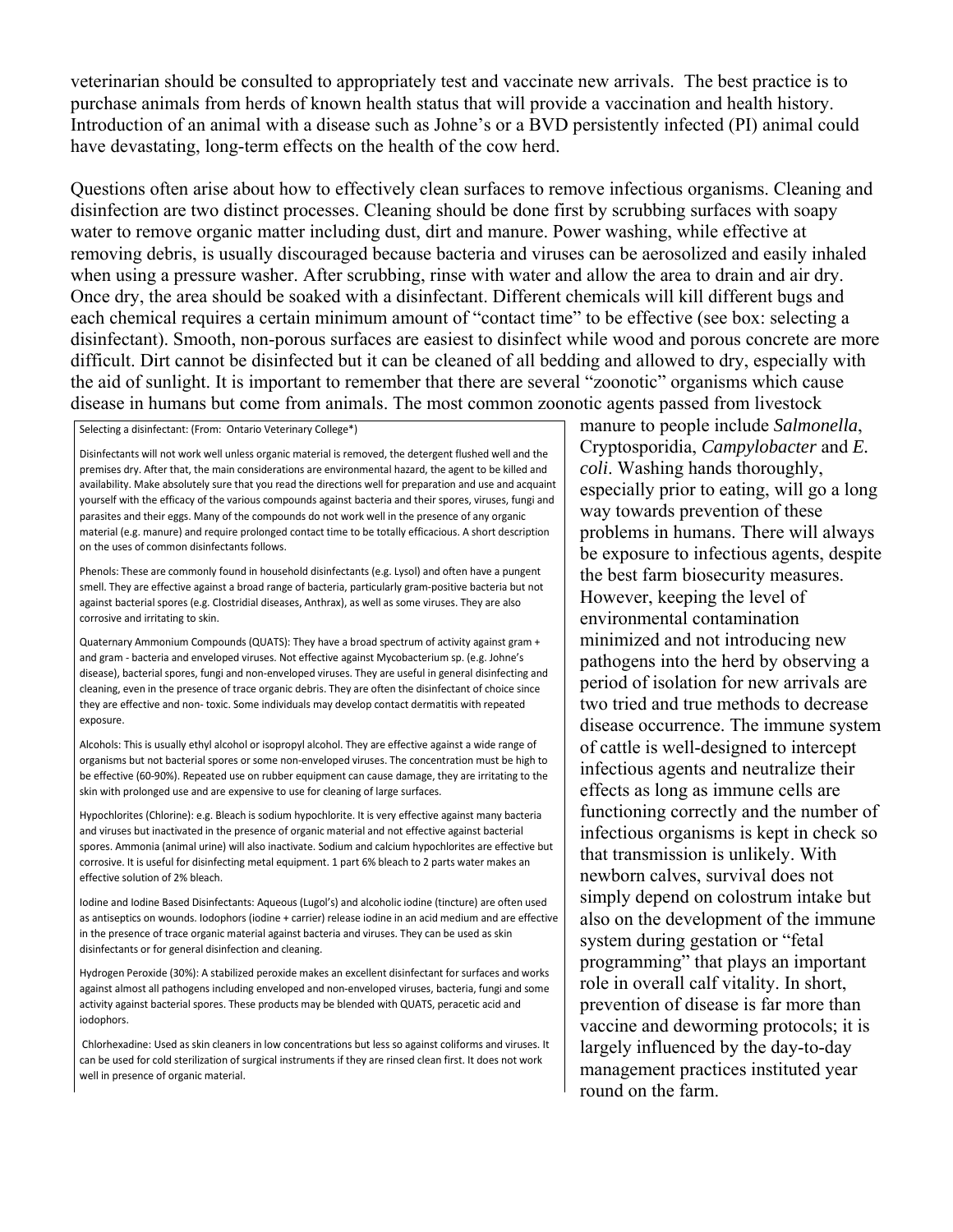## **Staying Positive and Lessons Learned**  *Kevin Laurent – Beef Extension Specialist, University of Kentucky*

It's a rainy Saturday and I'm in the office at the UKREC in Princeton trying to write this article for Cow Country News and Off the Hoof. It's been quite a week, one that I don't think any of us will ever forget. This week the coronavirus outbreak was officially declared a pandemic sending the world financial markets and our everyday lives into turmoil. Schools have closed, March Madness was cancelled, and we have learned new terms such as "social distancing". The commodity markets have been especially hard hit with feeder cattle contracts declining the limit two days in a row.

How much of this is a panic or an overreaction? I'm not quite sure. Speculators in the marketplace do thrive on volatility and many times, it seems to be at the expense of the folks with the muddy boots and calloused hands. But to the individuals suffering from this virus, their families, and the workers in the health care industry, this situation is very real. I myself worry about members of my family who are in compromised health.

Staying positive during these troubled times can be quite challenging, but at the end of the day I can't think of a more resilient and optimistic group than farmers and ranchers. Spring grass is just a few weeks away and calving season is in full swing marking the beginning of hopefully a better and more promising 2020 production year. With that in mind, I would like to discuss a few lessons (good and bad) we learned this past year in the PVAP-Precondition program.

- 1. **Protein matters.** Feeding a balanced ration is key to good gains on growing calves and one item that can't be compromised is protein. **PVAP Example One**: Producer fed 13 lbs. of cracked corn to calves grazing late planted cereal rye. Calves gained only 1.6 lbs./day at a feed cost of gain (excluding hay and mineral) of \$0.57/lb. Good news is he still netted \$60.89/head preconditioning these calves for 47 days. Bad news is he left roughly an additional \$40/head on the table by not balancing protein in the diet. Replacing 3 lbs. of corn with dried distillers grains (ddgs) would have resulted in a 14% protein ration and daily gains closer to 2.35 lbs. at a feed cost of gain of \$0.47/lb. **Lessons**: Late planted cover crops (in this case late September) are usually not far enough along in growth to provide significant nutrients during the fall grazing season. Protein matters and feed cost is not just about dollars per ton. Adding dried distillers grains to the ration at \$250/ton would have raised the price of his feed from \$140/ton to \$170/ton, yet it would have yielded increased gain and net dollars.
- **2. Feed the calves.** A common mistake when preconditioning calves for the first time is simply not feeding enough concentrate. Newly weaned growing calves are at the most efficient phase of their postweaning growth curve and will respond favorably to concentrate diets. Couple this with the fact that since most preconditioning programs are less than 60-90 days, there is not much time to add weight to ensure a profit for the preconditioning enterprise. **PVAP Example Two:** Producer transitioned calves during the first week of weaning to a 14% complete ration with monensin fed in a self-feeder. Calves were fed 49 days and average feed consumption was 18 lbs/day. Calves gained 3.46 lbs./day at a feed cost of gain of \$0.56/lb. This producer netted \$104/head over all preconditioning costs when sold in the CPH-45 sale. **Lessons:** This producer checked all the boxes. She had good calves weighing 593 lbs. that were castrated at a young age and ready for weaning. She fed a quality complete ration that seemed a bit pricey at first glance (\$215/ton) but gave excellent performance. A good rule of thumb for precondition programs is to feed a minimum of 2% body weight of a 14% protein concentrate. If your precondition period is less than 60 days and you have above average genetics, consider 2.5% body weight or even a self-fed ration.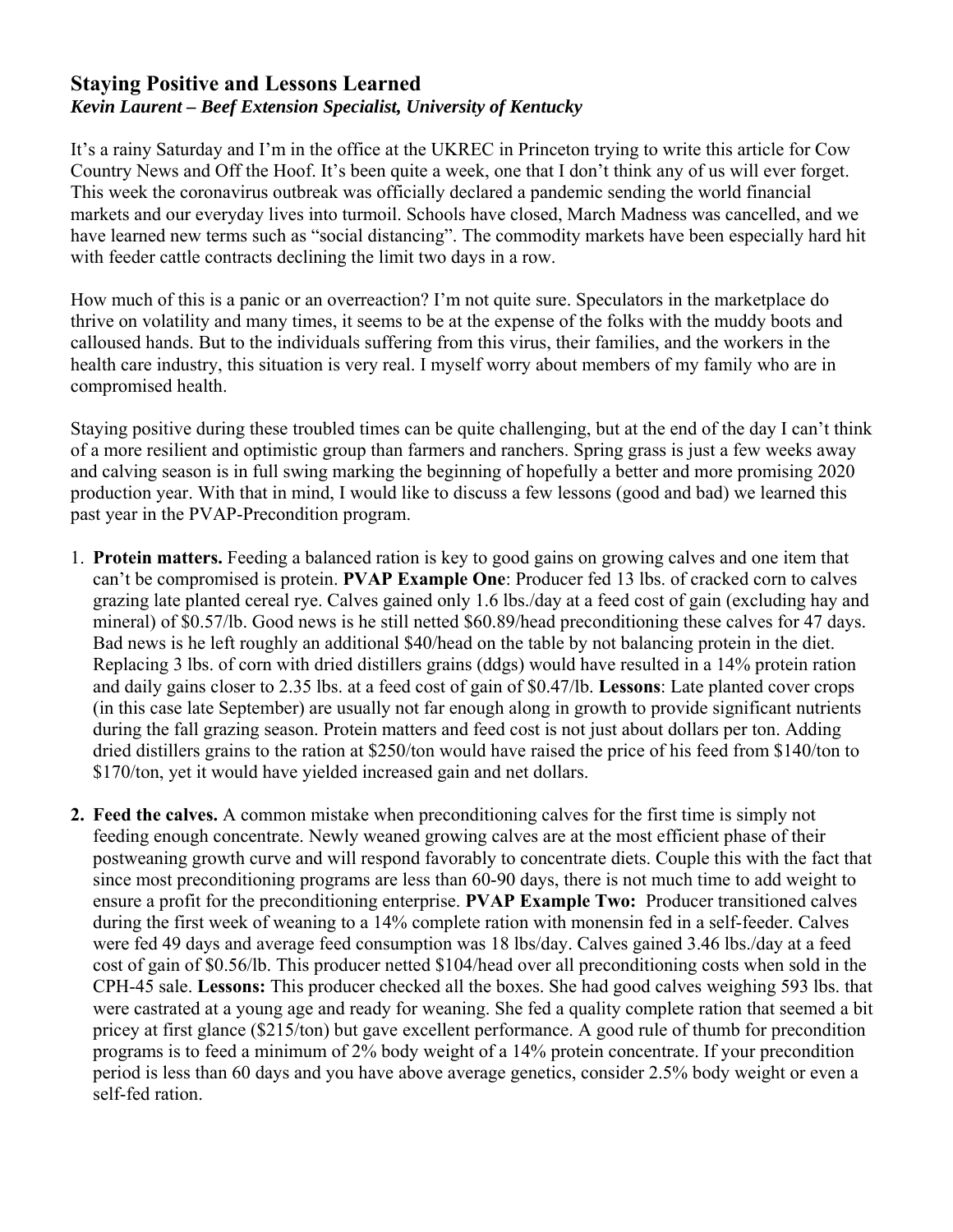**3. Castrate early.** As stated in the last example, the length of preconditioning periods leaves little time for set-back in performance and health. Calves simply can't afford to have a bad day. Any surgeries such as castration or dehorning need to be done at an early age when it is less stressful. **PVAP Example Three:**  Producer castrated bull calves at weaning and transitioned them to a 12% self-fed ration. Calves average 438 lbs. at weaning and consumed 18.5 lbs of feed per day. Heifers gained 2.51 lbs./day and steers gained 2.28 lbs./day. Producer netted \$78/head over all preconditioning costs. **Lessons:** The steers in this case gained slower than the heifers due to being set-back from late castration. If the bulls had been cut early in life and implanted, they may have gained 0.4 lb. a day more during the precondition period. Additionally, a 14% ration would have been more appropriate for 400 lb. calves at weaning. This was probably a \$20/head lesson.

The best part of these examples is that any of the negative lessons are easily fixed. Remember marketing plans begin early. The management we do now, can affect how marketable our calves are next fall. If you have never preconditioned calves before, talk to your county agent about enrolling in the PVAP-Precondition program. But most of all, take care, stay healthy and pray for stable markets and more peaceful times.

## **Emergency Preparation Considerations for Beef Operations**  *Jeff Lehmkuhler, PhD, PAS Associate Extension Professor*

As we see the events unfold in response to COVID-19, I thought I would share a few things to consider in any emergency. Emergency preparedness first came to light for me early in my graduate student career when the hurricane hit North Carolina and my swine colleagues shared pictures of boats carrying feed to swine facilities. Being prepared became more evident in the aftermath of hurricane Katrina and the impacts on beef cattle operations near the coast. Granted we may not be near the coast and hurricanes are not a concern but, when the tornado went through eastern Kentucky a couple years ago, having plans for dealing with emergencies again become evident as we were rebuilding fences and accessing the supplies needed to do so. The following does not pertain to just the current situation and should provide a spark to think about preparing for emergencies you may experience on your operation.

Identify major weaknesses that are critical points in your operation to maintain the necessities for the wellbeing and care of your animals. Start with the basics of nutritional considerations for assuring livestock will have access to feed and water. Then consider animal health management items that may be impacted if supplies are limited or take longer to acquire. This is not to say that you should hoard products, but rather plan well and consider the "what ifs".

As we are entering spring and pastures are greening up, feed resources may not be top of mind. You should consider a plan for an emergency that may occur at any time of the year. Short hay stocks this past winter was an example. Buying hay tarps to store extra hay to allow a 20-30% carryover is just one option to consider.

I recently read that vitamin A and E prices have already increased 25-45% in some countries as a result of supply issues since many of the feed additives are manufactured overseas. A bag of mineral with a target intake of 4 ounces provides 200 cattle feeding days. Consider having enough mineral to carry you a couple months under current situations. If you have 20 cows and 20 calves, then you can plan for a bag of mineral to last about 5-7 days.

Check feed bins and allow extra time for delivery. Often, we forget about checking the feed bin or creep feeders then scramble to have the feed mill deliver feed the next day. Consider having a few hundred pounds in bags or alternative storage such as metal drums as a backup. When considering feed for backup,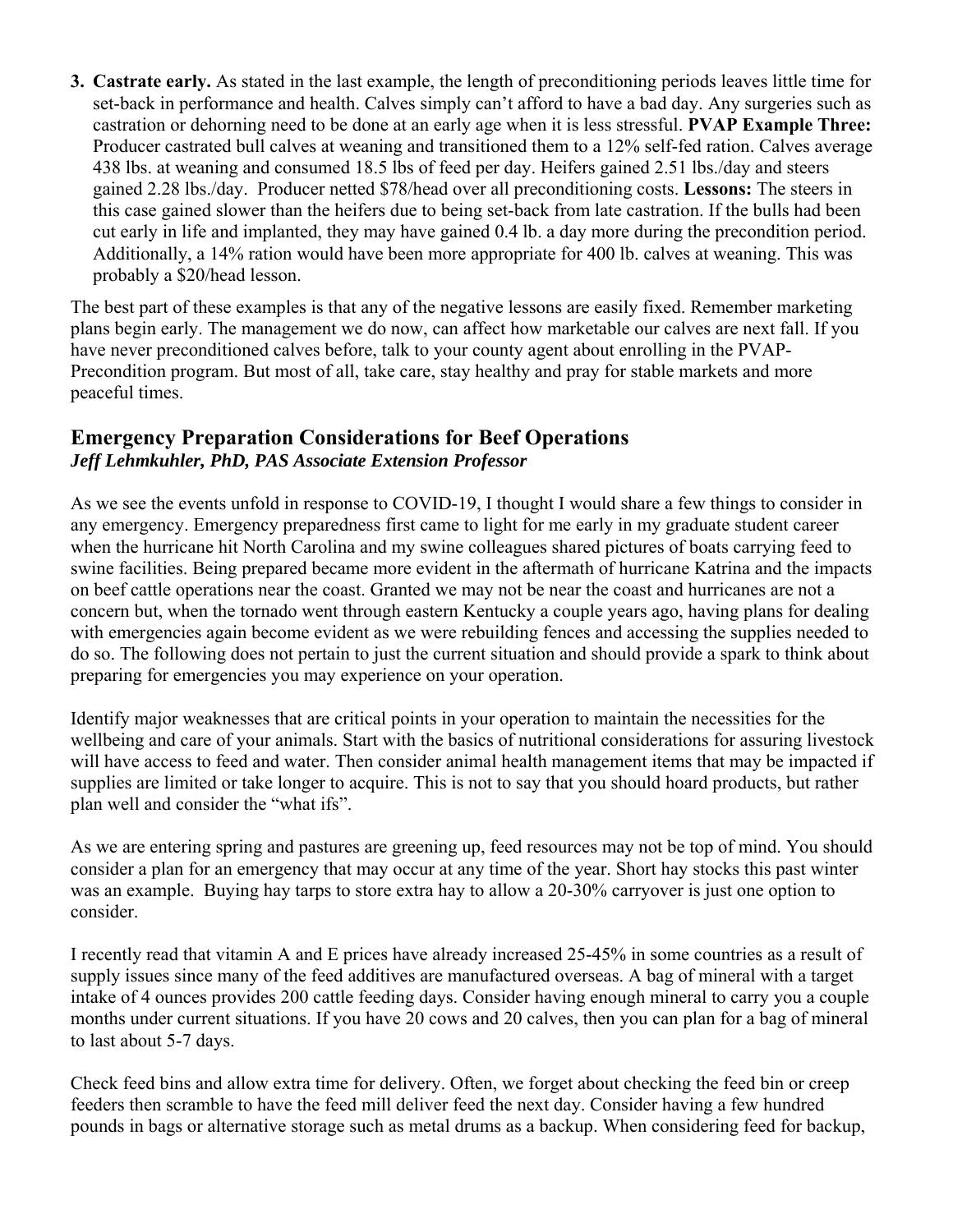rotate the feed and don't purchase feed that has moisture added in the form of molasses or other wet feedstuffs that would encourage mold growth while in storage for a month.

Those that utilize solely municipal water should always have a backup plan. A busted water main could shut off your water supply until it is repaired. During the ice storm of 2009 electricity was out for an extended period and those on well pumps needed a backup generator to pump water. Above ground storage tanks can be used during warmer months and in-ground storage can be considered for year-round access. Dr. Higgin's water capture from barn roof system is a great example of having an alternative water source. These are not new concepts but bringing back the old cisterns approach that we have abandoned. Developing stream, creek and pond water sources can also be considered if available on the farm.

Animal health products that are a routine part of your operation should also be considered. As an example, you may consider acquiring your vaccines for immunization earlier than normal. Many of the products have an extended shelf life and when stored under the label recommendations will be effective to the date on the box. If you have not already done so, you should consult your veterinarian to develop herd treatment protocols for potential diseases and disorders. Many antibiotics today require a prescription from your veterinarian and having a valid client-patient relationship improves your ability to obtain speedy professional consultations.

Larger operations may need to consider alternative labor pool resources. In the event of a family emergency, who is trained to take care of your livestock? Do they have access to phone numbers for the neighbors, veterinarian, feed supplier and others? Farmhands may a family emergency and unable to work which places their tasks on you or other personnel. You may need a plan for extra help whether it be family, a neighbor or a hired hand that is trained in livestock management. Accidents happen on the farm and thinking through the labor supply may be all that is needed so you can act quickly.

This is not an inclusive list of things to consider when preparing for emergencies. The intent of the article was only to provide a foundation to stimulate the thought process of developing action plans in the event of an emergency. Being prepared and planning will alleviate some stress and allow you to better focus on the tasks at hand. Reach out to your county Extension offices for emergency preparation information. USDA resources are available online that are basic points for consideration when developing contingency plans. Take some time to consider your operation's emergency preparations and develop plans if they are not in place already.

### **Bull Qualifications for CAIP Beef Genetics Program**  *Darrh Bullock, Beef Genetics Specialist*

For those of you that have bought bulls through the CAIP Beef Genetics Program you know that there were some significant changes to EPD guidelines this year. The biggest changes came in the Carcass Merit category, but we also included economic selection indexes as an option for the Balanced Trait category for some breeds. Slight adjustments were made to some of the other categories and breeds that reflect some changes in the breed's evaluation and to account for genetic trends within the breed.

A major change will take place next year, as all bulls will need to have genomically enhanced EPDs or have and accuracy value for Calving Ease Direct of .30 or above. This is an early notification to seedstock producers that sell bulls into the program, you will need to contact your breed association and learn the process of submitting DNA samples so that your bulls will qualify.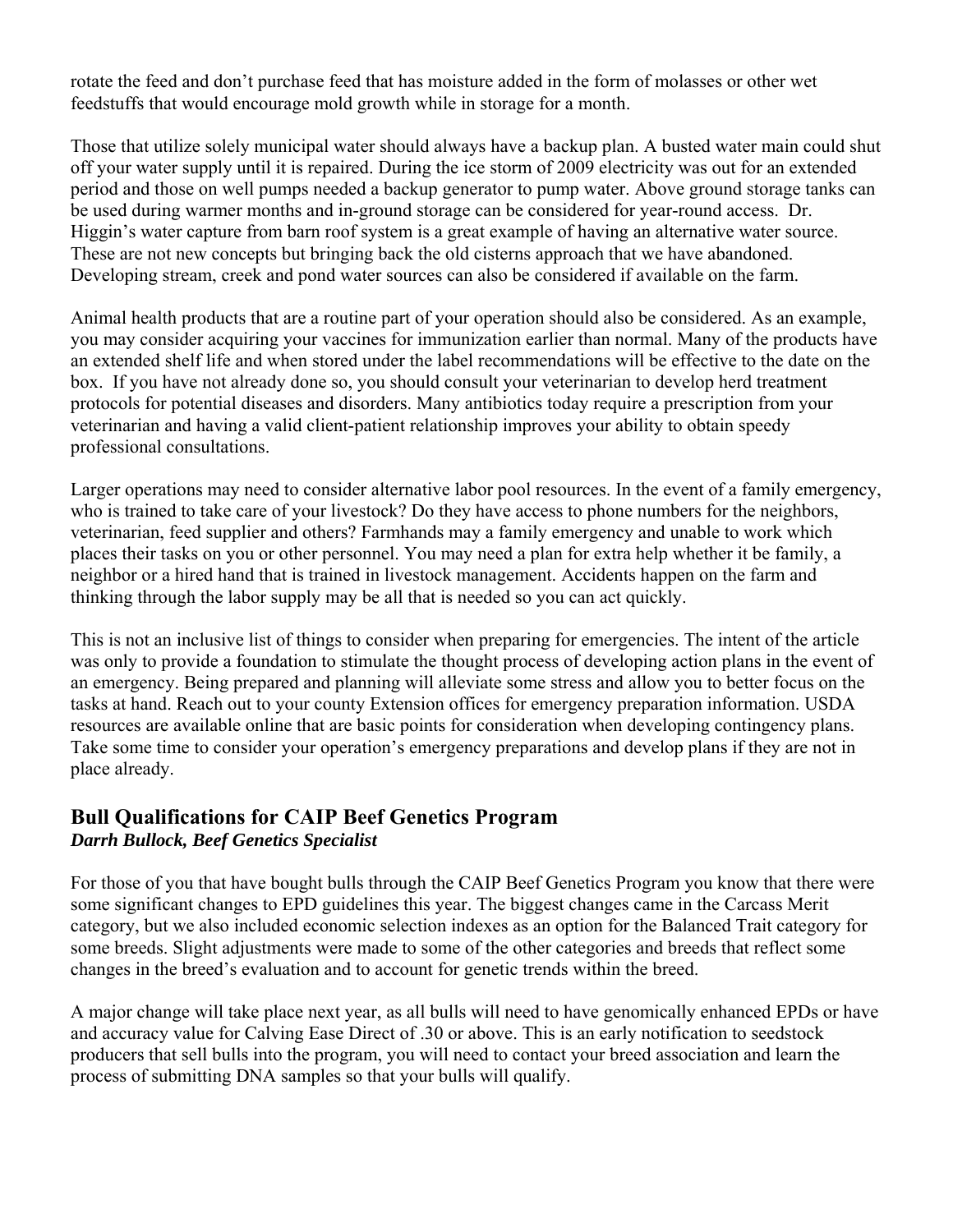The University of Kentucky has developed a calculator to assist producers to determine if a bull qualifies for the CAIP Beef Genetics Program (http://afs.ca.uky.edu/beef/KBAT). There are two separate calculators, one to assist producers who are purchasing a bull, to determine if that bull qualifies for the category that they desire, and one to assist seedstock producers that would like to determine which categories their bulls qualify for. In both calculators, producers simply enter the EPD information of the bull in the appropriate space and click the "Check Eligibility" tab and the results are displayed. Remember, this is just one requirement of the program and does not ensure that you will receive cost-share money. The first step is applying for CAIP money through your county's program. If approved then follow all of the guidelines to make sure your bull qualifies, including the EPD requirement that these calculators will assist with. More information on this program can be found at: https://agpolicy.ky.gov/funds/Documents/caip-current/caip-20\_animal-large.pdf.

If you have specific questions about CAIP programs you can contact the Governor's Office of Ag Policy (govkyagpolicy@ky.gov). For questions specific to the EPD guidelines or the calculator can be addressed to me (dbullock@uky.edu).

### **Approaches for Reestablishing Hay Feeding Areas**  *Chris Teutsch, UK Research and Education Center at Princeton*



Figure 1. Excessive rainfall and high livestock concentration in and around hay feeding areas has resulted in almost complete disturbance.

Wet conditions this winter have resulted in almost complete disturbance in and around hay feeding areas. Even well-designed hay feeding pads will have significant damage surrounding the pad where animals enter and leave. These highly disturbed areas create perfect growing conditions for summer annual weeds like spiny pigweed and cockle bur. Their growth is stimulated be lack of competition from a healthy and vigorous sod and the high fertility from the concentrated area of dung, urine and rotting hay. The objective of this article is to outline approached for dealing with these areas.

### **Approach I: Planting cool-season grasses and legumes**

The first strategy is to seed cool-season grasses or a mixture of grasses and legumes in the spring. While this commonly done, results are usually less than spectacular in most years. This is due to several reasons. The first is that seedings are normally delayed until late spring or early summer. This does not allow adequate time for the seedlings to develop a large enough root system to sustain them through a hot and often dry summer. The second reason is that summer annual weed pressure is very high. Summer annuals weeds like foxtail, crabgrass (?), goosegrass, spiny pigweed, cockle bur and others actively compete with cool-season seedlings for light and water, often causing stand failures.

If you decide to attempt a spring planting of cool-season grasses and legumes, there are several things that you can do to enhance, but by no means guarantee success. These are listed below.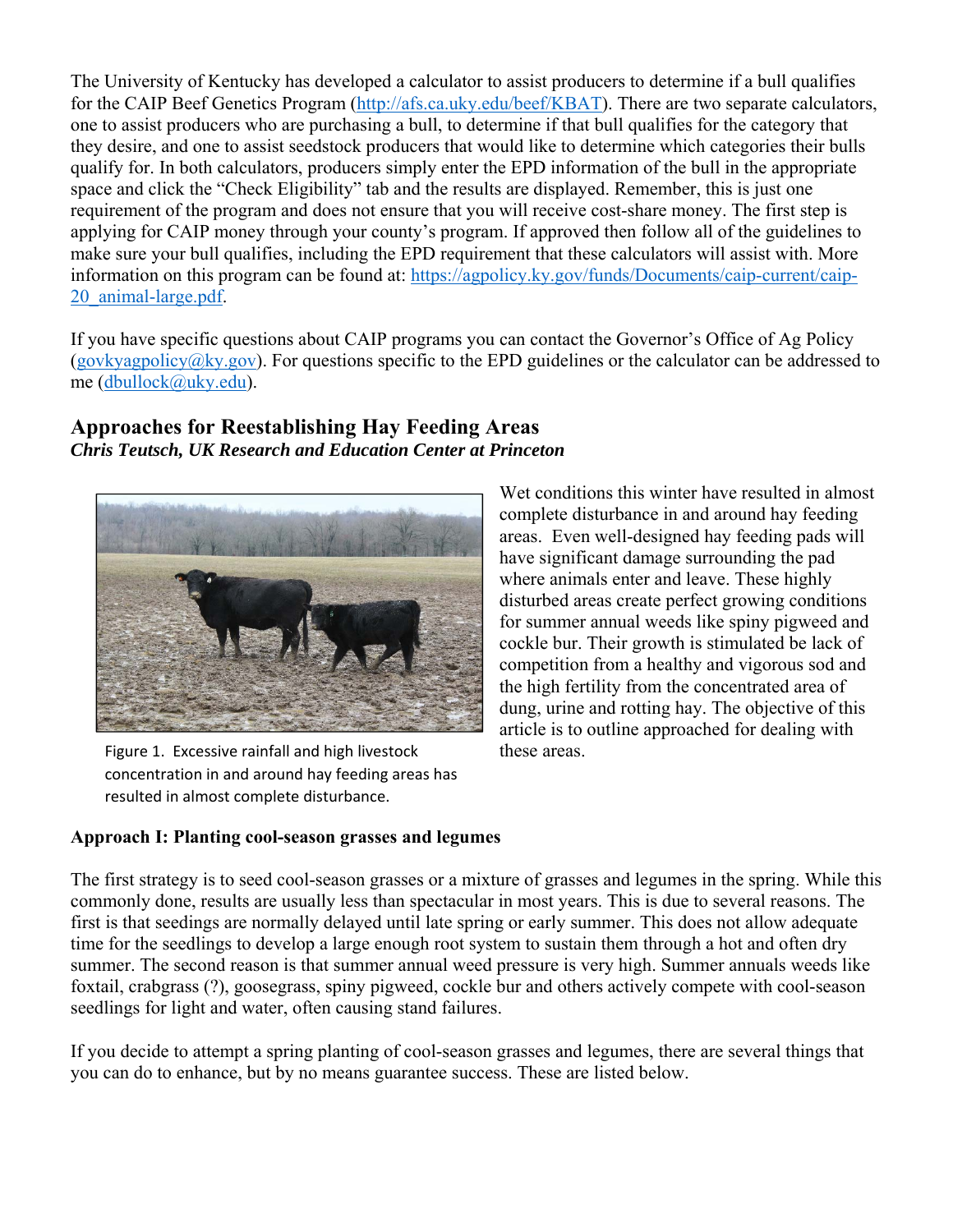*Plant adapted forage species.* Plant forages that are well adapted to Kentucky and the soils and drainage found on your farm. Tall fescue, red clover and ladino clover are by far are best adapted and most versatile forage species for pastures in the Commonwealth. Information on the best varieties to use can be found on the UK Forages webpage.

*Consider leaving legumes out of the mix*. While legumes are an important part of grassland ecosystems, herbicide options for controlling weeds in grass-legume mixtures are limited. Leaving legumes out will allow you to apply selective herbicides to control broadleaf summer annual weeds.

*Use the high end of the seeding rate*. Seeding rates are normally given as a range. For spring seedings, make sure and use the high end of this range. Rapid canopy closure is critical to suppressing summer annual weeds.

*Plant as early as possible*. Spring seeded cool-season forages should be planted starting in early to mid-March. Early plantings will have more time to emerge and form a canopy that can shade summer annuals weeds. They will also have additional time to develop a root system that can sustain the developing seeding during the summer months.

*Plant in two directions*. If drilling, cut your seeding rate in half and plant in two directions. This will aid in obtaining quicker canopy closure and hopefully prevent and shade summer annual weeds.

*Check seeding depth*. Small seeded cool-season forages should not be planted deeper than ½ inch. Make sure to check and recheck your seeding depth. Seeding deeper than  $\frac{1}{2}$  inch will delay emergence, result in uneven stands, and in many cases cause complete stand failure.

*Control broadleaf weeds in cool-season grasses*. Once seedling have four collared leaves, some herbicides can be applied. Always consult and follow label directions. For more information on using herbicides on new seedings, contact your local extension agent.

*Clip or flash graze new stands*. Summer annual weeds compete very aggressively for light, water, and nutrients with cool-season grass seedlings that are trying to establish. If this competition is not controlled, it will likely result in stand failure. The most effective control this competition is to flash graze these paddocks before weeds get to far along. Flash grazing is accomplished be placing a large number of animals in small areas for a short period of time. This reduces selective grazing and increase grazing uniformity.

#### **Approach II: Planting a warm-season annual grasses**

 The second strategy involves planting a summer annual grass in late spring or early summer and has much higher probability of success. Summer annual grasses, especially sorghum-sudangrass or sudangrass, have very rapid emergence and canopy closure. This will prevent summer annuals weeds from germinating and provide forage for grazing or harvesting during the summer months (Figure 2). Perennial cool-season grasses can then be reseeded under more ideal conditions in late or summer or early fall.

If you decide to use summer annuals grasses, there are several things that you can do to enhance your success. These are listed below.

*Plant adapted summer annuals species.* Always plant forages that are well adapted to Kentucky and the soils and conditions on your farm. Summer annuals that can be used to reclaim hay feeding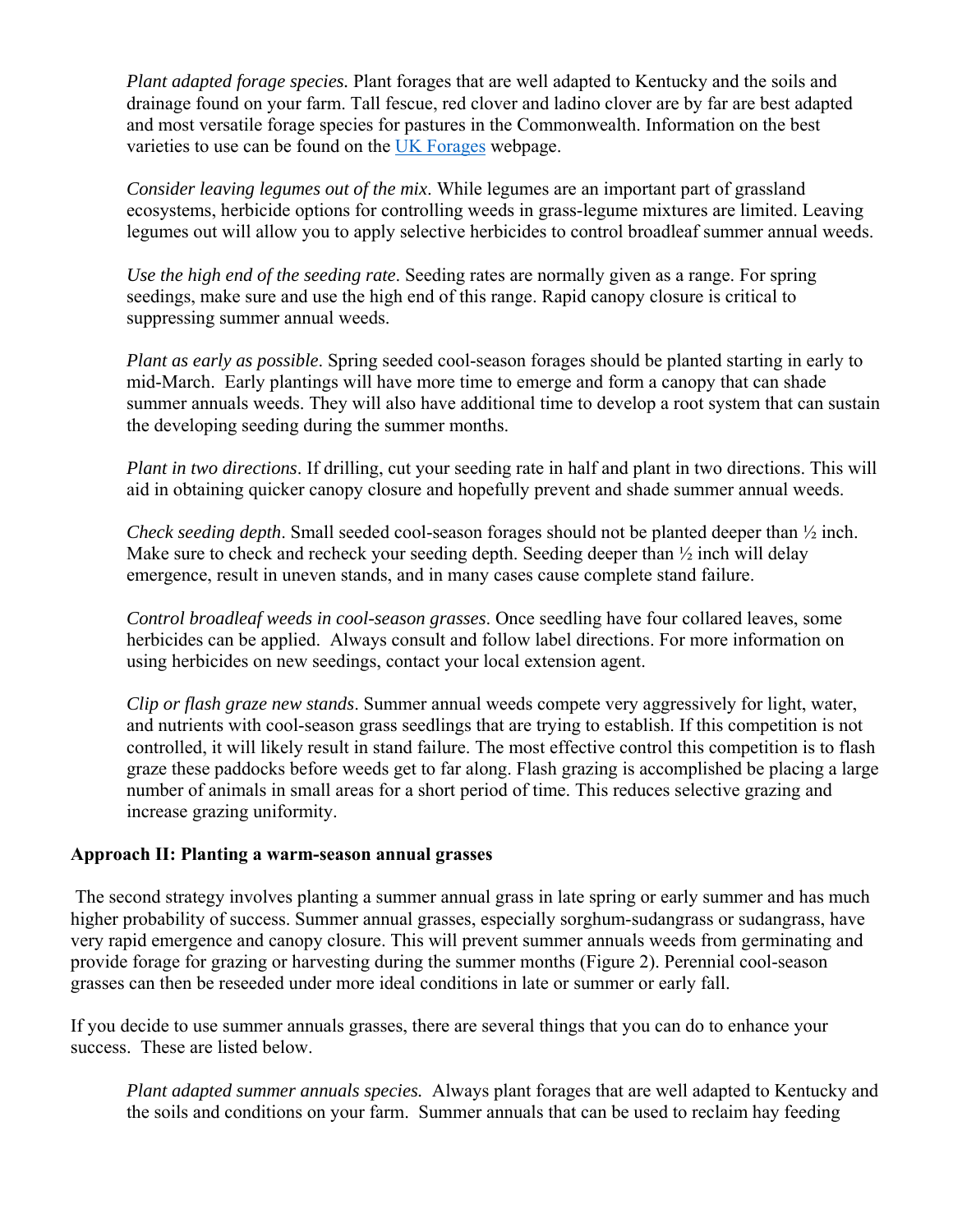areas include sudangrass, sorghum-sudangrass, pearl millet, and crabgrass. Detailed information on the adaptability, establishment, and management of these species can be found in



Figure 2. Sorghum‐sudangrass (left) formed a quick canopy that was able to shade out summer annual weeds compared with a mixture of forage soybeans and pearl millet (right).

*Use the high end of the seeding rate*. Seeding rates are normally given as a range. Make sure and use the high end of this range. Even with summer annuals, rapid canopy closure is critical for reducing summer annual weeds.

*Plant after soil warms*. For summer annuals grasses to germinate and rapidly emerge, soil temperatures at planting should be at least 60 degrees F. As a general rule, this is about two weeks after the "ideal" corn planting date. This should allow plenty of time to let the area dry out and to get it smoothed up prior to planting. If there is a delay in planting the summer annuals after final tillage, it may be a good idea to do one more pass of light tillage to disturb any weed

seedling that may have germinated.

*Control broadleaf weeds*. Once warm-season annual grasses are established, some herbicides can be applied to control summer annual broadleaf weeds. If you plan to reseed cools-season perennials in the fall, make sure and check the label for reseeding restrictions prior to application. Always consult and follow label directions. For more information on using herbicides on summer annual grasses, contact your local extension agent.

*Grazing summer annuals grasses*. Allow taller growing summer annuals like sorghum-sudangrass and pearl millet to reach a height of 18-24 inches before grazing and stop grazing a to 8-10 inches. Regrowth can be stimulated be applying 40-60 lb N/A after each grazing, but the last. Crabgrass can be grazed once it reaches a height of 6 to 8 inches. Cattle should be pulled off once it has been grazed to a height of 3 to 4 inches.

*Haying summer annual grasses*. Allow taller growing to reach a height of 30 to 40 inches before mowing. This will optimize yield and forage quality. If regrowth is desired, do not mow close than 6 inches apply 40 to 60 lb N/A after each cutting, but the last. Crabgrass should be cut for hay at the late boot-stage. Care should be taken to not mow crabgrass closer than 3 to 4 inches.

*Reseeding cool-season grasses in the fall*. Pastures should be sprayed with a non-selective herbicide in late summer to control any remaining summer annual grass and any weeds that have germinated. Cool-season grasses can be no-tilled into the killed pasture area.

### **FORAGE MANAGEMENT TIPS FOR MARCH Interseed legumes into pastures using a no-till drill.**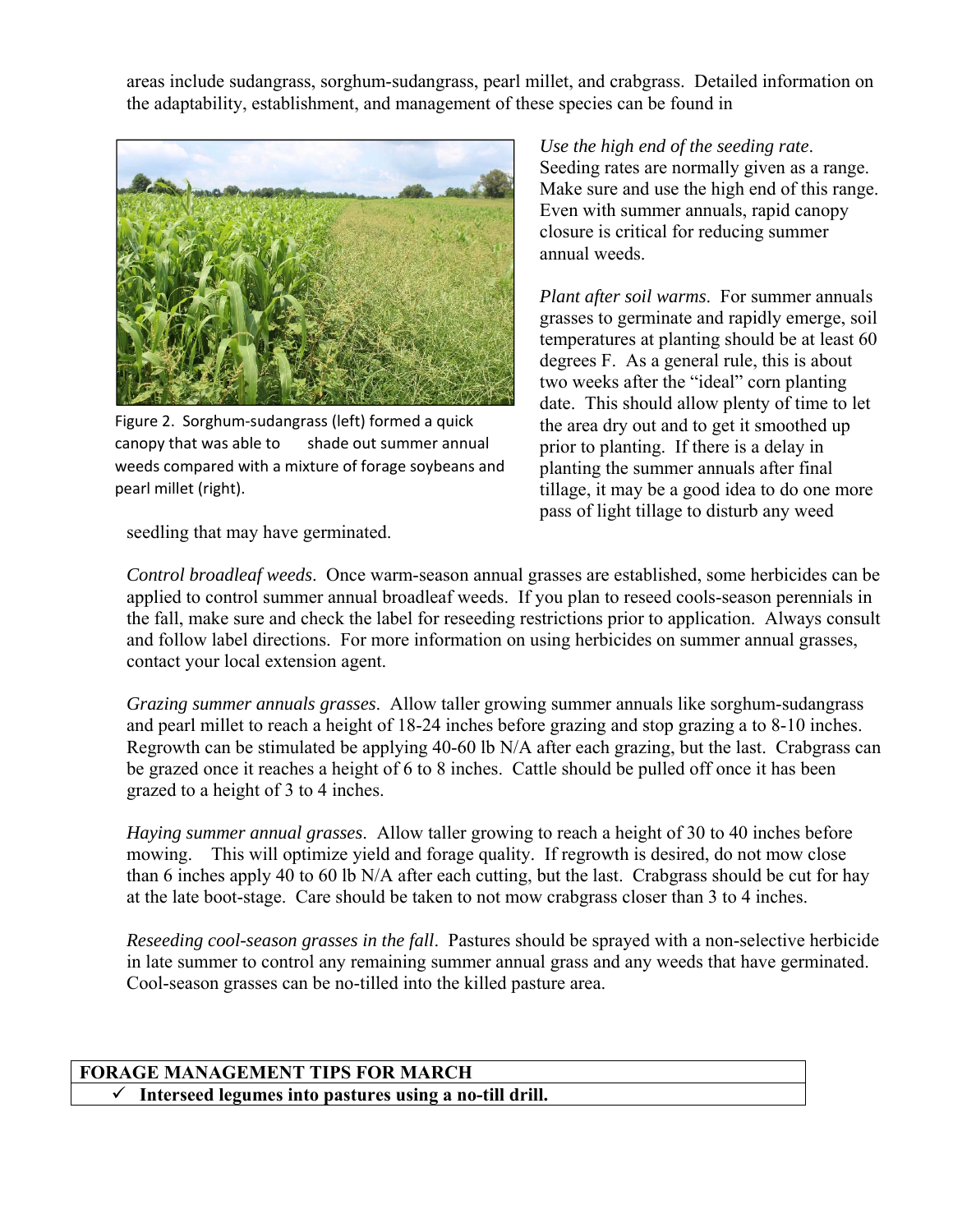| $\checkmark$ Continue hay feeding to allow pastures to rest and spring growth to begin.   |
|-------------------------------------------------------------------------------------------|
| $\checkmark$ Seed cool-season grass and legumes by mid-March.                             |
| $\checkmark$ Smooth and reseed hay feeding areas.                                         |
| $\checkmark$ Graze pastures that have been overseeded with clover to control competition. |
| Provide free-choice high magnesium mineral to prevent grass tetany.<br>$\checkmark$       |
| Make plans to attend one of the Kentucky Fencing Schools.<br>$\checkmark$                 |

*For more information on renovating pastures and no-till seeding techniques visit UK Forage Extension website at http://forages.ca.uky.edu/ or contact your local extension office.* 

#### **UPCOMING EVENTS**

#### **Kentucky Fencing Schools**

Where and When: Glasgow, KY on April 14 and Grand Rivers, KY on April 16 More information can be found at https://forages.ca.uky.edu/Events

#### **Kentucky Grazing School**

Where and When: Princeton, KY on April 21-22 More information can be found at https://forages.ca.uky.edu/Events

### **Kentucky Fencing Schools**

Where and When: Frankfort on May 19, KY and Campton, KY on May 21 More information can be found at https://forages.ca.uky.edu/Events

### **Western Kentucky Summer Forage Tour**

Where and When: Palmer Farms. Almo, KY on August 6 Details will be posted https://forages.ca.uky.edu/Events

FEATURED VIDEOS: This month's featured playlist is: "2020 Mid-South Stocker Conference". These videos are from the 2020 Mid-South Stocker Conference that was held in Bowling Green, KY on February 26, 2020. They can be found on the **KYForages YouTube Channel**.

### **Kentucky Beef Cattle Market Update** *Dr. Kenny Burdine, Livestock Marketing Specialist, University of Kentucky*

I'm on the record being relatively optimistic about cattle markets in 2020. After some very tough years, decreasing cattle numbers and a positive outlook for exports gave me reason to expect better prices in 2020. The first couple of months even seemed to confirm my prediction. But, here we are and I see very little reason to talk about much other that the main topic at hand this month. Virtually every market that exits is currently trying to grasp the impact of the COVID-19 virus. In truth, there is little precedent for something like this in the marketplace, so making predictions is nearly impossible. Further, the situation is evolving as we speak and will undoubtedly change between the time I write this (3-16-20) and the time it is read. Obviously, I can't address the medical side of the issue, but I thought it might be useful to talk through some things relative to the cattle markets.

I am including monthly price charts through the second week of March, but they don't completely tell the story at hand as quickly as markets are moving. Heavy feeder cattle prices were extremely strong as we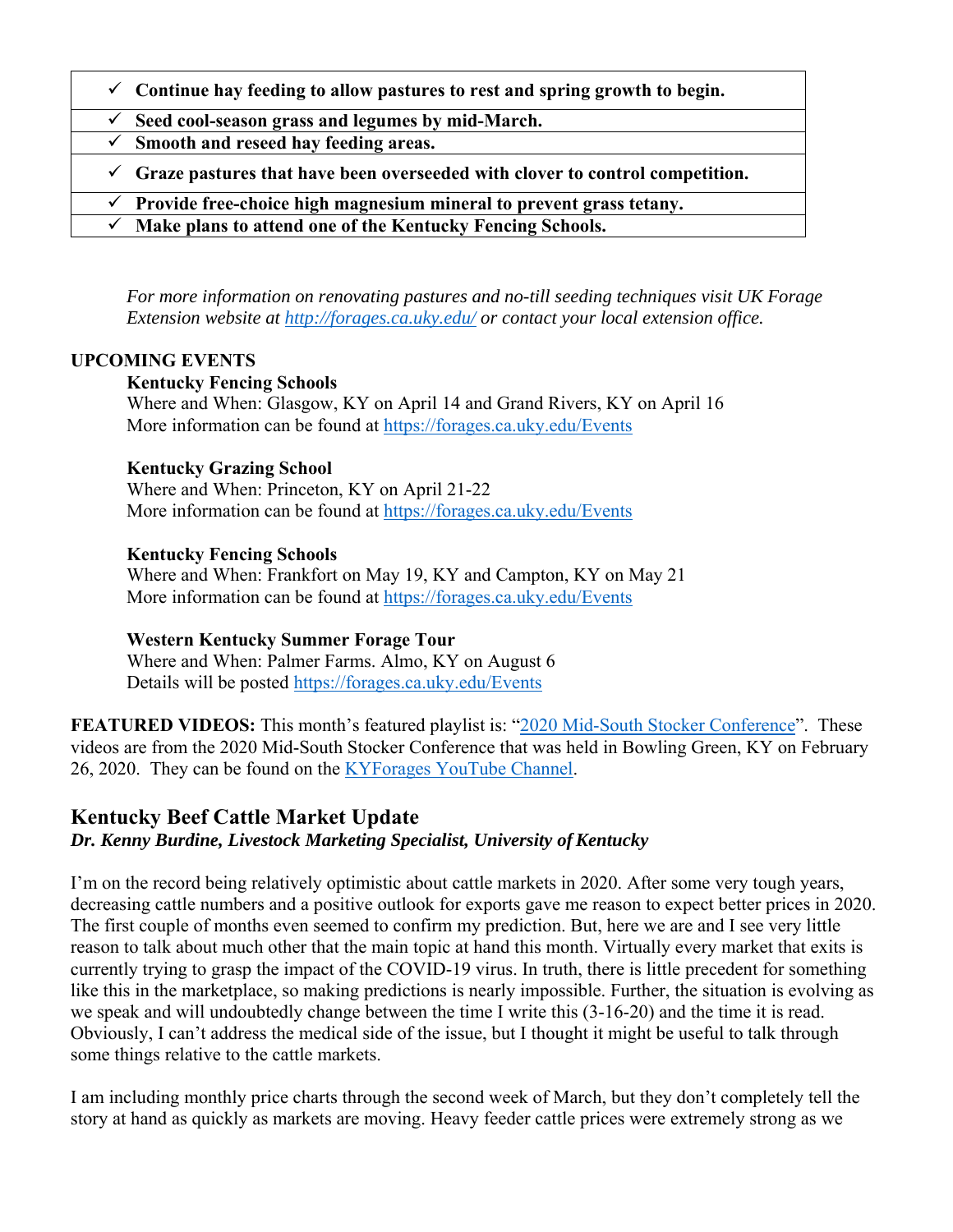closed out 2019 and dropped considerably in January and February (see figure 1). This drop is seasonally normal, but it was a sharper drop that usual this year and COVID-19 may have been part of the reason for that. Still, through the end of February, the impact seemed relatively small. However, things changed quickly as average prices fell by \$10 per cwt from the third week of February to the second week of March.



**Figure 1. 850# Medium & Large Frame #1-2 Steers** 

Source: USDA-AMS, Livestock Marketing Information Center, Author Calculations

Unlike heavy feeder cattle, calf markets tend to move higher as we get closer to grazing and they seemed to be shrugging off most anything negative as it looked like things were setting up for an early spring. The calf market didn't show any weakness at all until the second week of March (as I was writing this article). Even then, the impact was much less than was seen in heavy feeder cattle markets. Often, market shocks like this have greater impact on cattle that are closer to harvest, which would imply more impact on fed cattle than heavy feeders and more impact on heavy feeders than calves. I think the positive impact of what looked like an early spring grazing season offset most negative impacts on calf markets.



Source: USDA-AMS, Livestock Marketing Information Center, Author Calculations